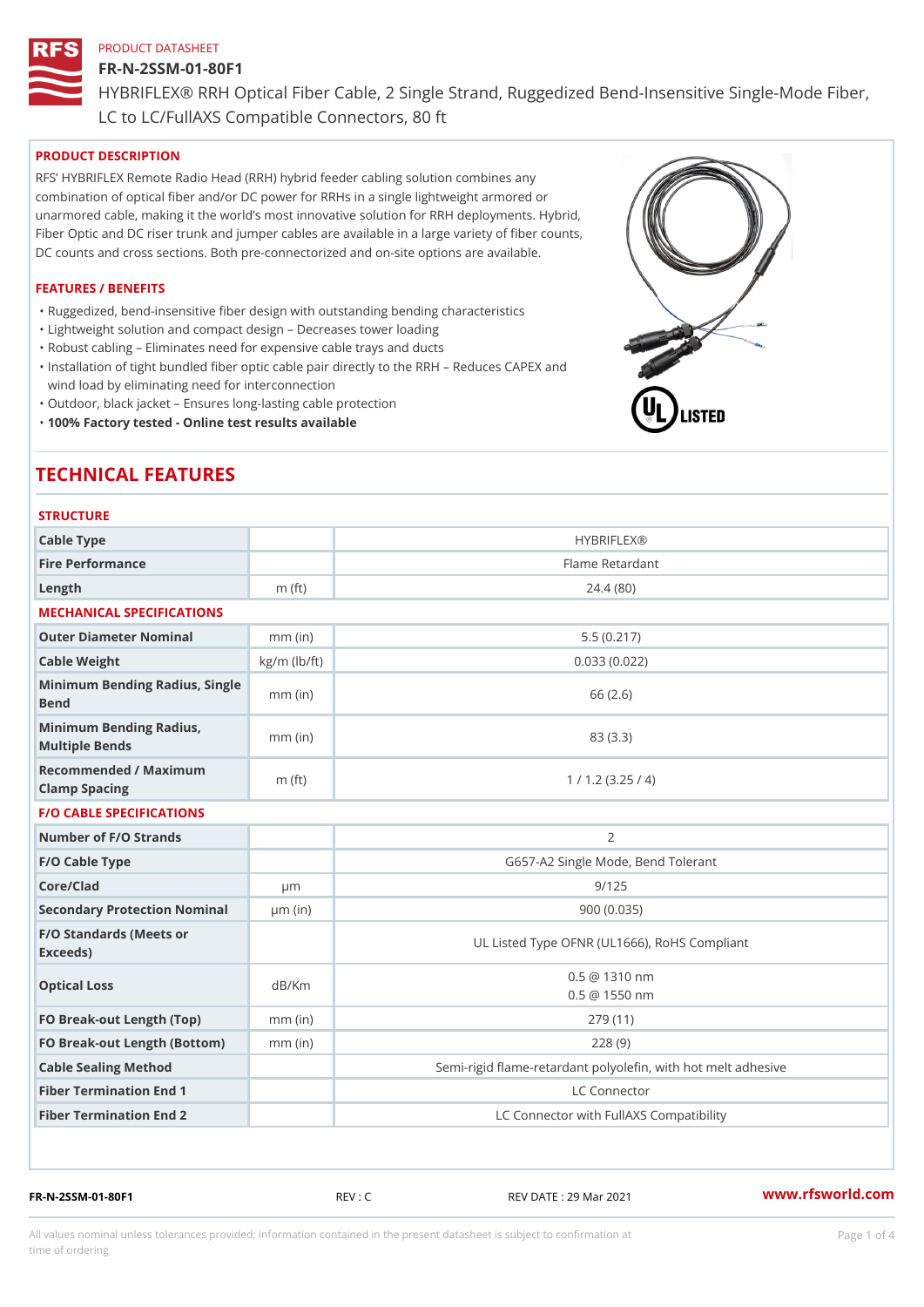## FR-N-2SSM-01-80F1

HYBRIFLEX® RRH Optical Fiber Cable, 2 Single Strand, Ruggedized Be LC to LC/FullAXS Compatible Connectors, 80 ft

| CABLE JACKET                                    |                             |                                             |  |  |  |
|-------------------------------------------------|-----------------------------|---------------------------------------------|--|--|--|
| UV-Protection Individual and<br>External Jacket |                             | Yes                                         |  |  |  |
| Jacket Material                                 |                             | Flame Retardant, Indoor/Outdoor, PVC, Black |  |  |  |
| TESTING AND ENVIRONMENTAL                       |                             |                                             |  |  |  |
| Storage Temperature                             | $^{\circ}$ C ( $^{\circ}$ F | $-40$ to $70$ ( $-40$ to $158$ )            |  |  |  |
| Operation Temperature                           | $^{\circ}$ C ( $^{\circ}$ F | $-40$ to 65 ( $-40$ to 149)                 |  |  |  |
| Installation Temperature                        | $^{\circ}$ C ( $^{\circ}$ F | $-20$ to 65 ( $-4$ to 149)                  |  |  |  |
| Jacket Specifications                           |                             | UL 1666                                     |  |  |  |

# EXTERNAL DOCUMENT LINKS

NOTES

Installation Guidelwinessad QuickShip 2.0 Program [Informa](http://www.rfsworld.com/images/hybriflex/quickship_program_2.pdf)tion: On-line Factory Te[s](https://www.rfsworld.com/pictures/userfiles/programs/AAST Latest Version.zip)teResults:

#### ADDITIONAL ASSEMBLIES - 1 PAIR SM FIBERED DITIONAL ASSEMBLIES - 2 PAIR SM FIBER

| Length, ft | Model Number                   |
|------------|--------------------------------|
| 10         | FR-N-1SM-01-10F1               |
| 20         | FR-N-1SM-01-20F1               |
| 30         | $FR - N - 1$ S M - 01 - 30 F 1 |
| 40         | FR-N-1SM-01-40F1               |
| 50         | FR-N-1SM-01-50F1               |
| 60         | $FR - N - 1$ S M - 01 - 60 F 1 |
| 79         | $FR - N - 1$ S M - 01 - 70 F 1 |
| 80         | FR-N-1SM-01-80F1               |
| 90         | FR-N-1SM-01-90F1               |
| 100        | FR-N-1SM-01-100F1              |

| Length, ft | Model Number                  |
|------------|-------------------------------|
| 10         | $FR - N - 2 SM - 01 - 10 F1$  |
| 20         | $FR - N - 2 SM - 01 - 20 F1$  |
| 30         | $FR - N - 2 S M - 01 - 30 F1$ |
| 40         | $FR - N - 2 SM - 01 - 40 F1$  |
| 50         | $FR - N - 2 SM - 01 - 50 F1$  |
| 60         | $FR - N - 2 S M - 01 - 60 F1$ |
| 70         | FR-N-2SM-01-70F1              |
| 80         | $FR - N - 2 S M - 01 - 80 F1$ |
| 90         | FR-N-2SM-01-90F1              |
| 100        | $FR - N - 2 SM - 01 - 100 F1$ |

FR-N-2SSM-01-80F1 REV : C REV DATE : 29 Mar 2021 [www.](https://www.rfsworld.com)rfsworld.com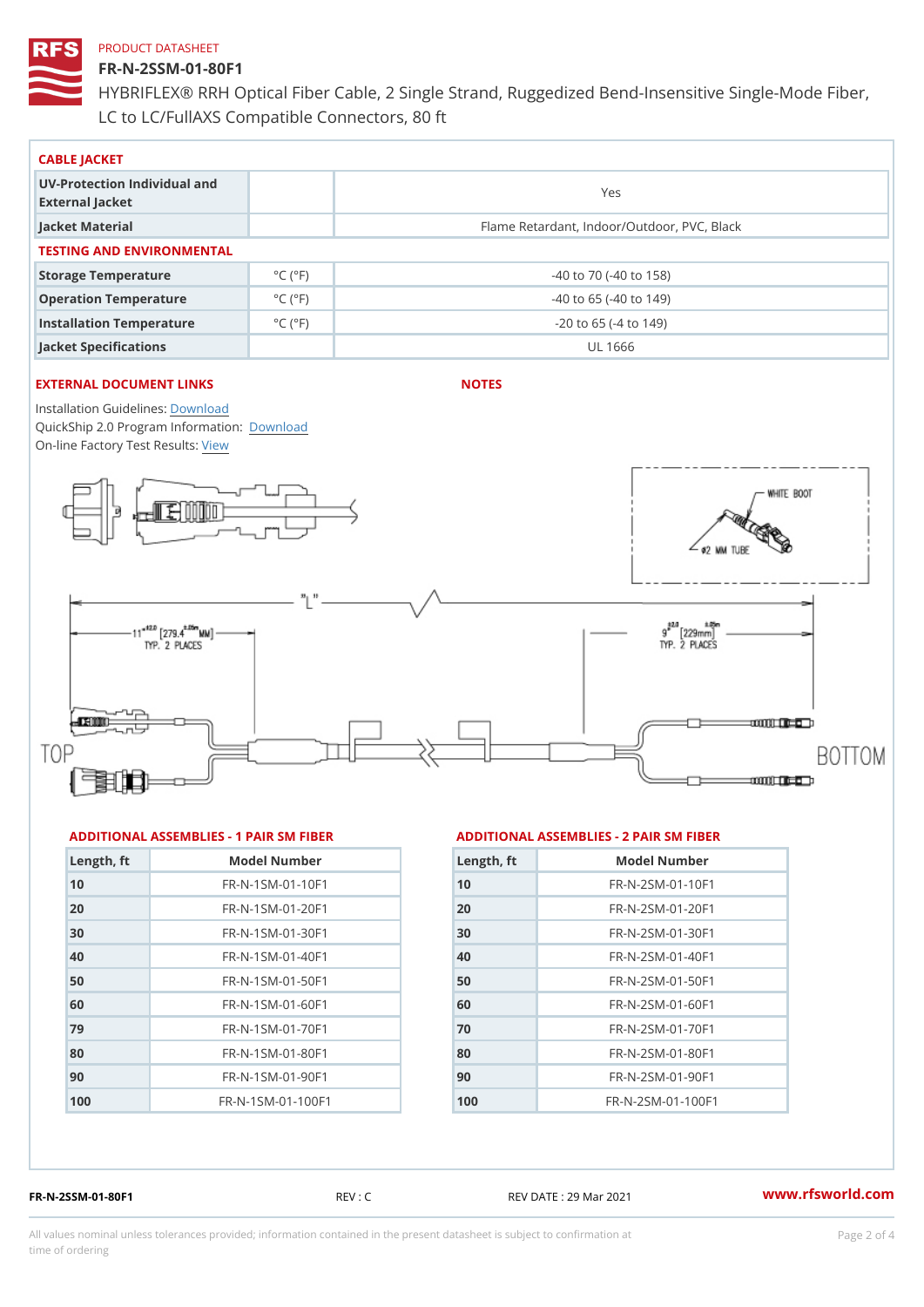### FR-N-2SSM-01-80F1

HYBRIFLEX® RRH Optical Fiber Cable, 2 Single Strand, Ruggedized Be LC to LC/FullAXS Compatible Connectors, 80 ft

ADDITIONAL ASSEMBLIES - 3 PAIR SM FIBERED DITIONAL ASSEMBLIES - 4 PAIR SM FIBER

| Length, ft | Model Number                   |
|------------|--------------------------------|
| 10         | $FR - N - 3 S M - 01 - 10 F1$  |
| 20         | FR-N-3SM-01-20F1               |
| 30         | FR-N-3SM-01-30F1               |
| 40         | $FR - N - 3 S M - 01 - 40 F1$  |
| 50         | FR-N-3SM-01-50F1               |
| 60         | $FR - N - 3 S M - 01 - 60 F1$  |
| 79         | $FR - N - 3 S M - 01 - 70 F1$  |
| 80         | $FR - N - 3 S M - 01 - 80 F1$  |
| 90         | FR-N-3SM-01-90F1               |
| 100        | $FR - N - 3 S M - 01 - 100 F1$ |

| Length, ft | Model Number                   |
|------------|--------------------------------|
| 10         | FR-N-4SM-01-10F1               |
| 20         | $FR - N - 4 SM - 01 - 20 F1$   |
| 30         | $FR - N - 4 S M - 01 - 30 F1$  |
| 40         | $FR - N - 4 SM - 01 - 40 F1$   |
| 50         | FR-N-4SM-01-50F1               |
| 60         | $FR - N - 4 SM - 01 - 60 F1$   |
| 70         | FR-N-4SM-01-70F1               |
| 80         | $FR - N - 4 S M - 01 - 80 F1$  |
| 90         | FR-N-4SM-01-90F1               |
| 100        | $FR - N - 4 S M - 01 - 100 F1$ |

#### ADDITIONAL ASSEMBLIES - 1 STRAND SM FABSDRTIONAL ASSEMBLIES - 2 STRAND SM FIBER

| Length, ft | Model Number                     | Length, ft | Model Number                |
|------------|----------------------------------|------------|-----------------------------|
| 10         | FR-N-1SSM-01-10F1                | 10         | FR-N-2SSM-01-10F1           |
| 20         | FR-N-1SSM-01-20F1                | 20         | FR-N-2SSM-01-20F1           |
| 30         | FR-N-1SSM-01-30F1                | 30         | FR-N-2SSM-01-30F1           |
| 40         | $FR - N - 1$ S S M - 01 - 40 F 1 | 40         | $FR - N - 2SSM - 01 - 40F1$ |
| 50         | $FR - N - 1$ S S M - 01 - 50 F 1 | 50         | $FR - N - 2SSM - 01 - 50F1$ |
| 60         | FR-N-1SSM-01-60F1                | 60         | $FR - N - 2SSM - 01 - 60F1$ |
| 70         | $FR - N - 1$ S S M - 01 - 70 F 1 | 70         | $FR - N - 2SSM - 01 - 70F1$ |
| 80         | FR-N-1SSM-01-80F1                | 80         | FR-N-2SSM-01-80F1           |
| 90         | FR-N-1SSM-01-90F1                | 90         | $FR - N - 2SSM - 01 - 90F1$ |
| 100        | FR-N-1SSM-01-100F1               | 100        | FR-N-2SSM-01-100F1          |
|            |                                  |            |                             |

#### ADDITIONAL ASSEMBLIES - 3 STRAND SM FABSDRTIONAL ASSEMBLIES - 4 STRAND SM FIBER

| Length, ft | Model Number                    |
|------------|---------------------------------|
| 10         | $FR - N - 3 S S M - 01 - 10 F1$ |
| 20         | FR-N-3SSM-01-20F1               |
| 30         | FR-N-3SSM-01-30F1               |
| 40         | FR-N-3SSM-01-40F1               |
| 50         | FR-N-3SSM-01-50F1               |
| 60         | $FR - N - 3 S S M - 01 - 60 F1$ |
| 70         | $FR - N - 3 S S M - 01 - 70 F1$ |
| 80         | $FR - N - 3 S S M - 01 - 80 F1$ |
| 90         | FR-N-3SSM-01-90F1               |
| 100        | FR-N-3SSM-01-100F1              |

| Length, ft | Model Number                     |
|------------|----------------------------------|
| 10         | $FR - N - 4$ S S M - 01 - 10 F 1 |
| 20         | FR-N-4SSM-01-20F1                |
| 30         | $FR - N - 4$ S S M - 01 - 30 F 1 |
| 40         | $FR - N - 4 S S M - 01 - 40 F1$  |
| 50         | $FR - N - 4$ S S M - 01 - 50 F 1 |
| 60         | FR-N-4SSM-01-60F1                |
| 70         | $FR - N - 4$ S S M - 01 - 70 F 1 |
| 80         | FR-N-4SSM-01-80F1                |
| 90         | FR-N-4SSM-01-90F1                |
| 100        | FR-N-4SSM-01-100F1               |

FR-N-2SSM-01-80F1 REV : C REV DATE : 29 Mar 2021 [www.](https://www.rfsworld.com)rfsworld.com

All values nominal unless tolerances provided; information contained in the present datasheet is subject to Pcapgeling that i time of ordering